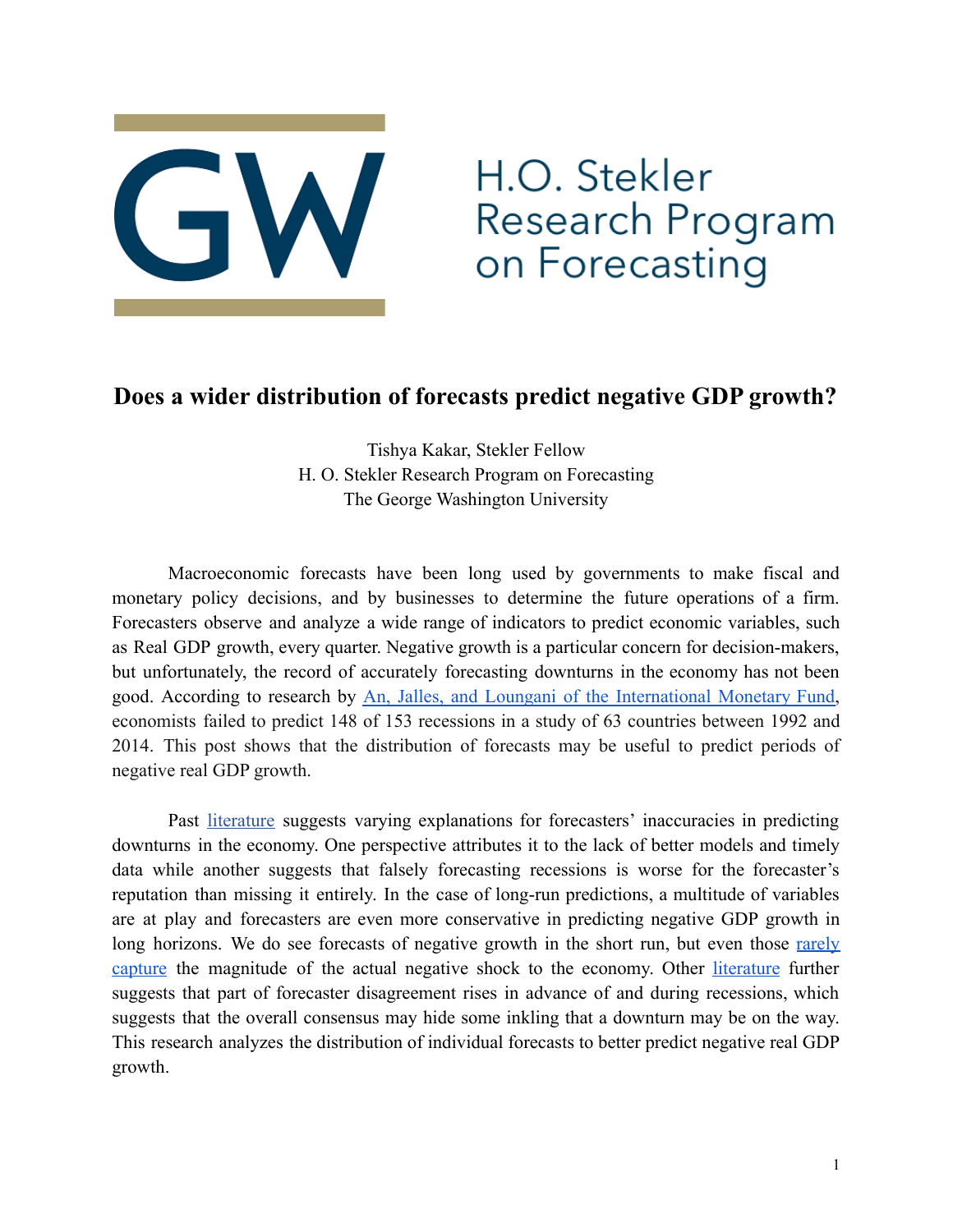One guideline for identifying a recession is two consecutive quarters of negative real GDP growth, and in the United States, the precise dates are determined and announced by the National Bureau of Economic Research [\(NBER](https://www.nber.org/research/data/us-business-cycle-expansions-and-contractions)). In our sample period, there were 7 recessions according to the NBER. Throughout the sample, there were about the same number of quarters of negative real GDP growth (26 of them) as quarters classified in recession, but the quarters of negative growth were more spread out - not all happening during official recessions. It is interesting to consider the relationship between sign predictability and the dispersion of forecasts, therefore, this research analyzes single quarter negative real GDP growth predictions instead of NBER determined recessions.

To better understand if forecasters are truly surprised by future quarters of negative GDP growth or if they have some information that might be hidden by looking at the consensus, this research analyzes quarterly US Real Gross Domestic Product growth forecasts by the [Survey](https://www.philadelphiafed.org/surveys-and-data/real-time-data-research/survey-of-professional-forecasters) of [Professional](https://www.philadelphiafed.org/surveys-and-data/real-time-data-research/survey-of-professional-forecasters) Forecasters in the short and long run from 1968 until 2019. The data shows that the mean of the forecasts did not once predict negative economic growth for one year ahead predictions, despite the presence of 7 quarters of negative GDP growth in the realized data. However, it may be that forecasters reveal some information about the potential for future negative GDP growth based on their distribution. The graphs below show a spike in standard deviation for three different forecast horizons when the realized real GDP was negative  $(indicate - 1)$ , which further motivates this research.



A linear probability model for negative realized real GDP growth was estimated for the current quarter, one quarter ahead, and one year ahead forecasts. A larger standard deviation was associated with a higher probability of negative realized real GDP growth in the short and long run.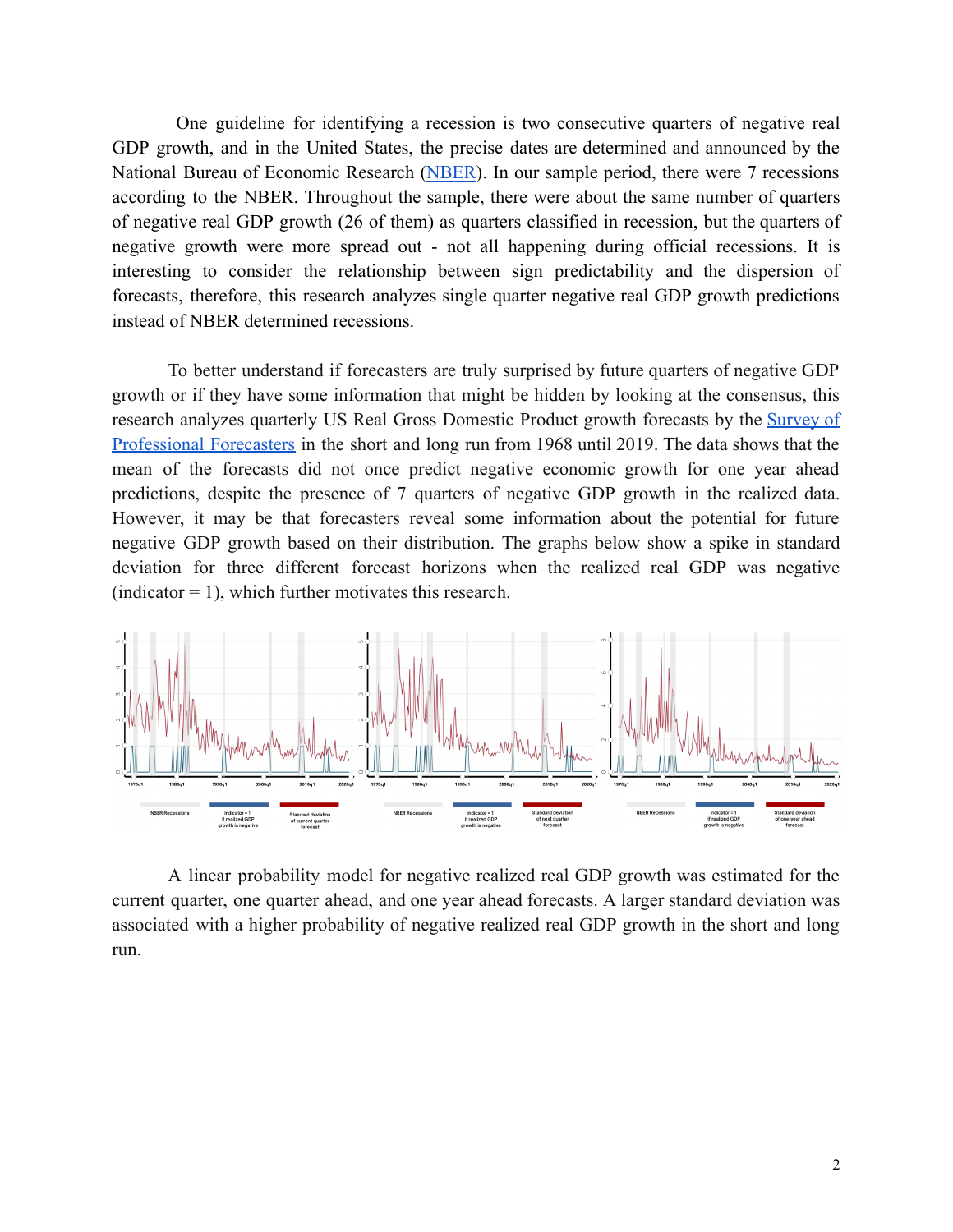| <b>Linear Probability Model</b> |                                                                         |                                |                                  |                                  |                               |                               |
|---------------------------------|-------------------------------------------------------------------------|--------------------------------|----------------------------------|----------------------------------|-------------------------------|-------------------------------|
|                                 | Dependent Variable: Binary Real GDP growth (1 if negative, 0 otherwise) |                                |                                  |                                  |                               |                               |
|                                 | Current<br>Quarter<br>Forecast                                          | Current<br>Quarter<br>Forecast | One-quarter<br>ahead<br>Forecast | One-quarter<br>Ahead<br>Forecast | One-year<br>ahead<br>Forecast | One-year<br>Ahead<br>Forecast |
|                                 | Model(1)                                                                | Model(2)                       | Model (3)                        | Model (4)                        | Model (5)                     | Model (6)                     |
|                                 | $\{obs = 205\}$                                                         | ${obs = 205}$                  | ${obs = 201}$                    | $\{obs = 201\}$                  | ${obs = 195}$                 | ${obs = 195}$                 |
| Constant                        | $-0.011$                                                                | $0.249***$                     | 0.019                            | $0.255***$                       | 0.01                          | 0.109                         |
|                                 | (0.038)                                                                 | (0.044)                        | (0.032)                          | (0.56)                           | (0.036)                       | (0.044)                       |
| Forecast<br>Standard<br>Dev     | $0.09***$                                                               | $0.048**$                      | $0.063**$                        | $0.042*$                         | $0.057**$                     | $0.063**$                     |
|                                 | (0.029)                                                                 | (0.0212)                       | (0.025)                          | (0.023)                          | (0.024)                       | (0.026)                       |
| Forecast<br>mean                |                                                                         | $-0.086***$                    |                                  | $-0.078***$                      |                               | $-0.029$                      |
|                                 |                                                                         | (0.011)                        |                                  | (0.018)                          |                               | (0.026)                       |

Newey-West Standard Errors are in parentheses

\* Significance at 10%, \*\* Significance at 5%, \*\*\* Significance at 1%,

In the current quarter, a 1-unit increase in standard deviation was statistically significantly associated with a 0.09 increase in the probability of realized real GDP growth being negative. For one-quarter ahead, a 1-unit increase in standard deviation was statistically significantly associated with a 0.063 increase in the probability of realized real GDP growth being negative. For one-year ahead forecasts, a 1-unit increase in standard deviation was statistically significantly associated with a 0.057 increase in probability of realized real GDP growth being negative. Even when controlling for the mean of the forecast, the standard deviation of the forecasts still had a statistically significant and positive association with the probability of negative GDP growth on all three horizons considered.

Based on these results, a larger dispersion in individual forecasts, or more disagreement among forecasters, is associated with a higher probability of negative growth, in short- and longer-term predictions. Adding an indicator if the forecast mean was negative, however, alters these inferences. In the short horizons, it was the sign of the mean forecast that was indicative of the sign of the realized real GDP growth, not the standard deviation. But, in the longer horizon, when there were no negative predictions, a larger standard deviation is still associated with a higher probability of negative growth in the quarter.